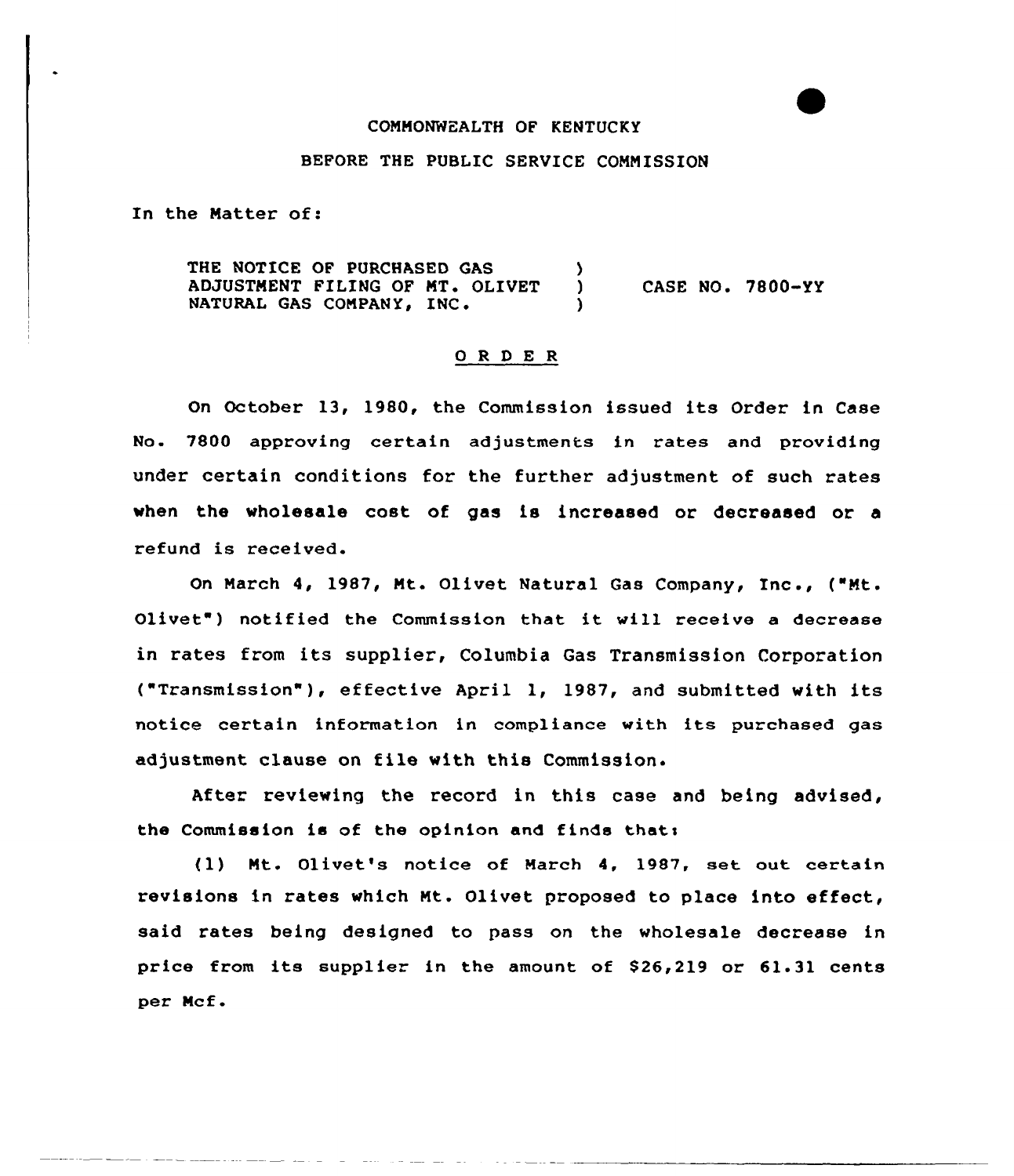(2) Transmission filed revised rates with the Federal Energy Regulatory Commission to be effective April 1, 1987.

(3) Nt. Olivet's adjustments in rates under the purchased gas adjustment provisions approved by the Commission in its Order of October 13, 1980, are fair, just and reasonable and in the public interest and should be effective with gas supplied on and after April 1, 1987.

IT IS THEREFORE ORDERED that:

(1) The rates in the Appendix to this Order be and they hereby are authorized effective with gas supplied on and after April 1, 1987.

(2) Within 30 days of the date of this Order Nt. Olivet shall file with this Commission its revised tariffs setting out the rates authorized herein.

Done at Frankfort, Kentucky, this 18th day of March, 1987.

PUBLIC SERVICE CONNISSION

I.D. /H Chairma

Vice Chairman /

Vice Chairman d'Alexandre Commissione

ATTEST:

Executive Director